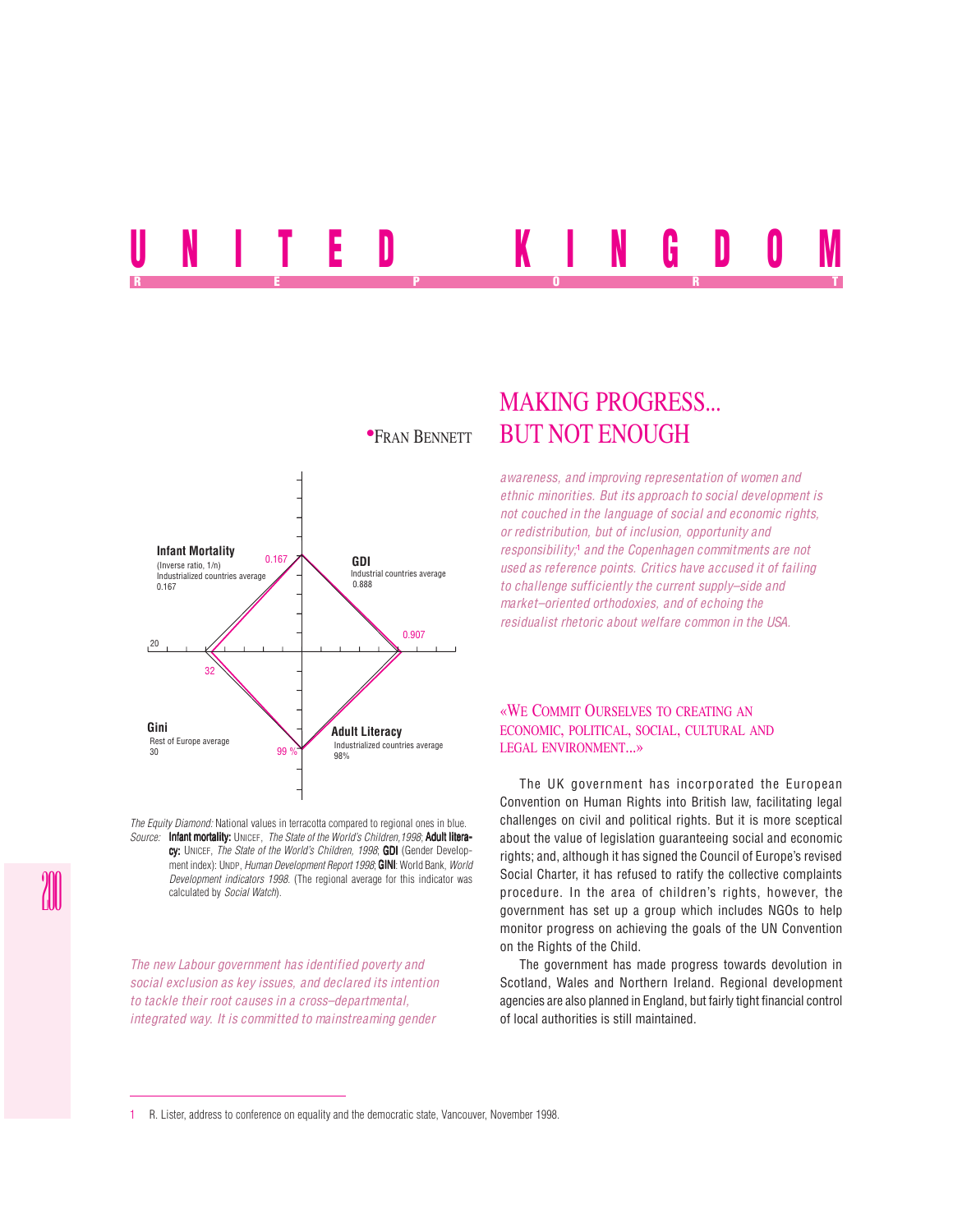Power over resources for social regeneration may be devolved to some local communities.<sup>2</sup> In some areas (especially crime), ministers tend to perceive the views of NGOs as not reflecting the real concerns of local communities.3

Proposed legal reforms to decision–making and appeals in social security and asylum/immigration, and availability of legal aid, affect important policy areas for disadvantaged groups. Although some changes are positive, others have been criticised for sacrificing fairness and individual rights to speed; and measures to tackle 'anti–social behaviour' are seen as draconian by some.

# «WE COMMIT OURSELVES TO THE GOAL OF ERADICATING POVERTY IN THE WORLD...»

The Prime Minister says the government should be judged on whether it improves the living standards of the poorest.4 The government also highlights «social exclusion», seen as dynamic and multi–dimensional. It set up a social exclusion unit in the Cabinet Office, which can take a cross–departmental approach. The unit is tackling specific issues, and investigating indicators of social exclusion. But its direct communication with people in poverty is rather unstructured; and outside organisations are consulted, not involved as co–participants.

**The government has not drawn up a national anti–poverty strategy with goals and targets**. However, the Prime Minister describes government policies as an anti–poverty strategy in action, which includes: cutting unemployment; tackling low pay; getting benefits to people in need; education, to prevent future poverty; regeneration of the poorest neighbourhoods; getting public services to people in need; and bringing in new allies as partners.5 **He has promised an annual progress report**. The government is also investigating the exclusion of low–income people from financial services and the withdrawal of shops from poor areas. But one commentator suggests between 350 thousand and 1.95 million more people could be in poverty (on under half average income) by 2002, depending on government policies and unemployment levels.<sup>6</sup>

Poverty has become more concentrated in small areas. Funds are being released from local authority housing sales for reinvestment, and a series of area–based programmes is targeted at disadvantaged neighbourhoods. But these areas often have to compete with one another in bids for additional resources.

The government embarked on «welfare reform», widely interpreted as meaning reductions in social security spending. Following opposition to benefit cuts for lone parents, and protests about threatened cuts for disabled people, the government is now proceeding more cautiously, with increases in benefits for specific groups. But most benefits will probably increase only in line with prices, not rising prosperity.

The government says tackling the root causes of poverty means focusing on opportunities, especially education and employment. This approach has been welcomed––but criticised for under– emphasising low income, and over–emphasising paid work rather than unpaid caring.

**The government has fulfilled its manifesto commitment to reverse the decline in spending on overseas aid, and made encouraging statements on the need to tackle the debt burden.** Its creation of a separate department for international development, and Cabinet status for the minister, moved international poverty up the policy agenda. Its policy on development includes a clear focus on poverty, which is consistent across departments.7 But on trade and investment issues, it could give more emphasis to the extent to which globalisation creates «losers», and to poverty as an issue to be tackled internationally.

#### «WE COMMIT OURSELVES TO PROMOTING THE GOAL OF FULL EMPLOYMENT...»

A government aim is «full employment for the 21st century».8 But the emphasis is on employability and other supply side factors, not direct job creation; and the Bank of England's control over interest rates is seen as prioritising controlling inflation over reducing unemployment.

«New Deals» have been set up for young and long–term

<sup>2</sup> Social Exclusion Unit. 1998. *Bringing Britain together: A national strategy for neighbourhood renewal*. The Stationery Office.

<sup>3</sup> Eg, see article by Home Secretary. *The Times*, 8 April 1998.

<sup>4</sup> Speech by Prime Minister. *The Independent*, 8 December 1997.

<sup>5</sup> Speech by Prime Minister. 30 January 1998.

<sup>6</sup> D. Piachaud. «The prospects for poverty». *New Economy, spring 1998*. Blackwell Publishers Journals.

<sup>7</sup> Department for International Development. 1998. White Paper, *Eliminating world poverty: A challenge for the 21st century*. The Stationery Office.

<sup>8</sup> The Chancellor. *The Times*. 29 September 1997.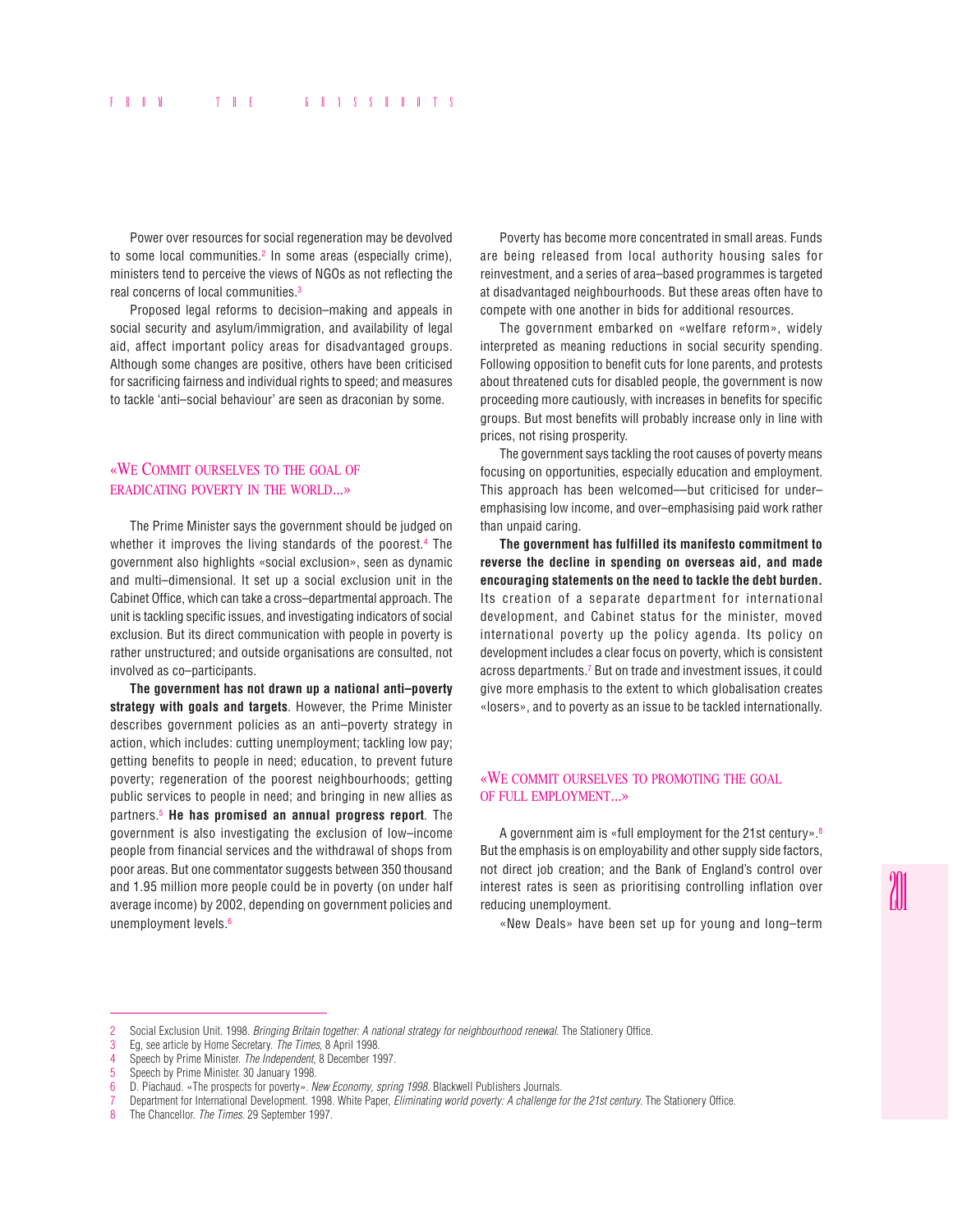unemployed people, lone parents and disabled people. They include temporary job subsidies, work experience, education/ training and personal advice. They have been broadly welcomed, though critics point to the disproportionate share of resources for the young unemployed, the one–off nature of the funding, and compulsion (with potential loss of benefit) for young people.

There is concern about the low quality of «entry level» jobs for unemployed people, who often do not progress to better employment;<sup>9</sup> marginal jobs are not a route to social inclusion.<sup>10</sup> The government signed the European Social Chapter, but has made clear it will not support all proposals for more regulation. Rights at work, including union recognition and employment protection, are to be improved.<sup>11</sup>

Another goal is to «make work pay». A statutory minimum wage will be introduced, benefiting some 1.5 million workers.<sup>12</sup> But unions criticise its inadequate level, and in particular the lower rate for young workers. There will also be reductions in national insurance contributions for low–paid workers and their employers.

# «...TO PROMOTING SOCIAL INTEGRATION BY FOSTERING SOCIETIES THAT ARE STABLE, SAFE AND JUST...»

The government created a Race Relations Forum, to give ethnic minority communities more direct access to it, and is consulting on anti–discrimination action.

**Asylum and immigration policy and practice are now less secretive. But the government's use of detention has been strongly criticised**; and proposed policy changes include abolishing asylum–seekers' rights to cash benefits and choice over housing location, and curtailing appeal rights.13 This is in line with proposals for more restrictive policies towards refugees in the European Union as a whole.

One in four ethnic minority electors has not registered to vote.<sup>14</sup> Turn–out rates for black Africans and black Caribbeans in the general election were lower than for other groups,<sup>15</sup> reflecting political alienation. New measures give additional powers to tackle racial incidents; but police treatment of black people is repeatedly criticised.

The government inherited anti–discrimination disability legislation widely perceived as ineffective. It is tightening up the provisions; but many disabled employees will still be unprotected, due to small company exemptions.

### «...TO PROMOTING FULL RESPECT FOR HUMAN DIGNITY AND TO ACHIEVING EQUALITY AND EQUITY...»

The government set up a «women's unit», which has now moved to the Cabinet Office. A minister for women was appointed (**unpaid**). Mainstreaming of gender issues was promised, but policy guidance to departments has not yet been published. The government's priorities are child care, family–friendly employment policies and violence against women. Women make up only 18% of MPs and 31% of public appointments;<sup>16</sup> «quangos»<sup>17</sup> are to have a target of 50% women.

**Women still receive only half men's average weekly income**. 18 Government proposals would improve maternity provision, and introduce paternity and parental/family leave<sup>19</sup>  $-$ although unpaid leave may have limited value. The UK signed an EU directive improving part–timers' employment rights. Whilst the government is making progress, the Equal Opportunities Commission has called for a «super–law» to overhaul and update sex equality legislation.

#### «...UNIVERSAL AND EQUITABLE ACCESS TO QUALITY EDUCATION»

<sup>9</sup> M. White and J. Forth. 1998. *Pathways through unemployment: The effects of a flexible labour market*. York Publishing Services Ltd. for the Joseph Rowntree Foundation.

<sup>10</sup> T. Atkinson and J. Hills (eds.). 1998. *Exclusion, employment and opportunity*. CASE Paper 4, London School of Economics.

<sup>11</sup> Department of Trade and Industry. 1998. White Paper, *Fairness at work*. The Stationery Office.

<sup>12</sup> Institute for Fiscal Studies press release, 5 June 1998.

<sup>13</sup> Home Office. 1998. White Paper, *Fairer, faster and firmer: A modern approach to immigration and asylum*. The Stationery Office.

<sup>14</sup> Research by M. Anwar. 1998. Commissioned by Operation Black Vote.<br>15 S. Saggar, 1998. *Ethnic minorities and electoral politics*. Commission

<sup>15</sup> S. Saggar. 1998. *Ethnic minorities and electoral politics*. Commission for Racial Equality.

<sup>16</sup> *Equality Indicators*. 1997. Equal Opportunities Commission.

<sup>17</sup> «Quangos» are quasi–autonomous non–governmental organisations.

<sup>18</sup> *Income and Personal Finance*. 1997. Equal Opportunities Commission.

<sup>19</sup> Department for Trade and Industry. 1998. White Paper, *Fairness at work*. The Stationery Office.